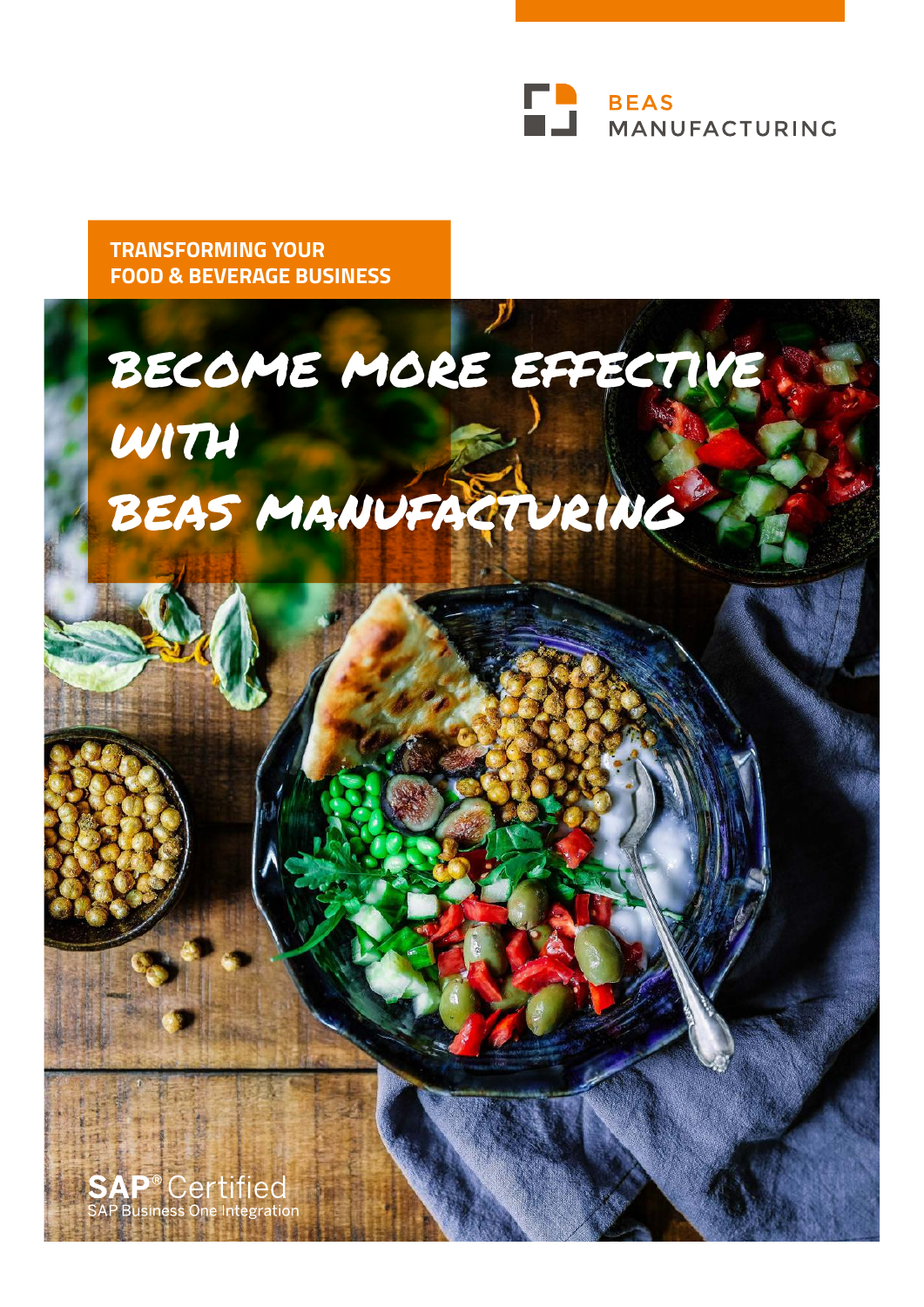# **Supporting Key Initiatives for the Food & Beverage Industry**

**The food and beverage industry is defined by its growing complexity, tight competition and the ongoing need to comply with regulatory requirements and innovate new products in order to keep pace with consumer and major retailer demands. On top of that, margins are thinning, and the price of commodities is constantly changing. The combination of these factors puts added pressure on food and beverage companies to achieve increased growth targets and revenue.** 

Many advanced technologies are on the forefront of servicing the world of food manufacturing, a few of them being:

- Blockchain is being explored to assist in the tracking of food origins. From soil management to livestock raising, blockchain can be used for a true field to fork experience.
- IoT is also being explored in terms of smart labeling, where RFID can be used to track food movement, locations, temperatures and chemical properties.
- Fresh food supply chains are becoming shorter and faster in a bid to retain product life.
- Innovation abounds, including intelligent packaging with biosensors indicating freshness.
- Many companies are investigating Industry 4.0 and are starting to analyze how to implement this technology.
- Machine learning will enable food and beverage manufacturers to respond to demand in real time.
- Consumers are demanding high-quality, healthy, inexpensive food that can be delivered quickly.

In order to successfully compete, manufacturers must find ways to adapt and target efficiency in the future.

Food and Beverage manufacturers will be forced to innovate due to the volume of orders, increased product variety and rapid product development and distribution. The supply chain is becoming more complex and the companies that succeed will be those that simplify it.

At Boyum IT we understand your industry and the fact that choosing the right business solution and technology partner is key to your future success.

Beas Manufacturing provides manufacturers with a scalable platform to enhance cross-company collaboration and process execution to improve operational performance, increase asset reliability, maintain quality enforcement, provide consumer traceability and improve recipe agility.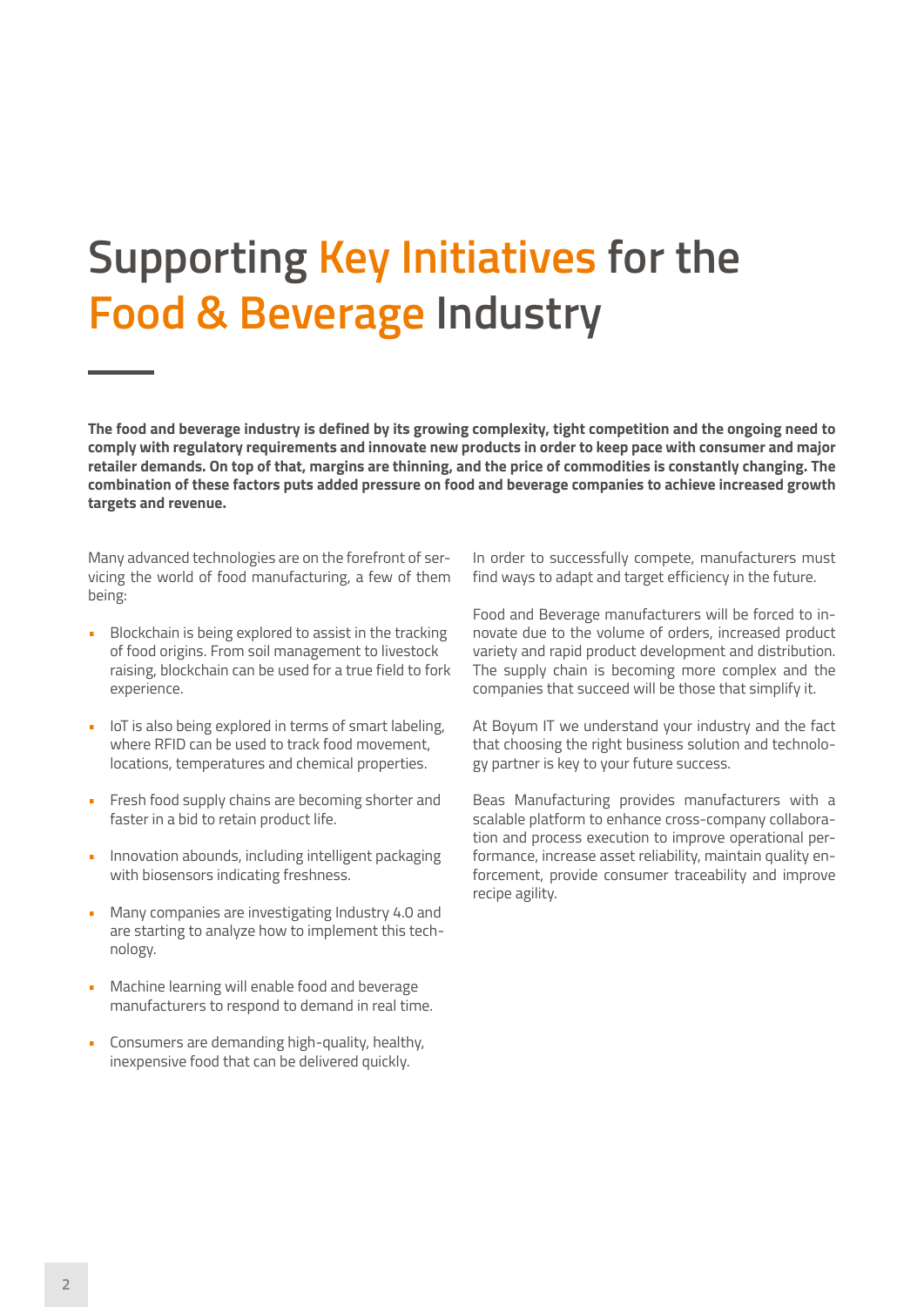

**BUILT ON INDUSTRY BEST PRACTICE AND MARKET KNOWLEDGE**

**LARGEST MANUFACTURING CUSTOMER BASE OF 900+ CUSTOMERS WITH 50+ OF THEM IN FOOD & BEVERAGE** 

**BEAS MANUFACTURING RECEIVED MORE THAN 20 SAP BUSINESS ONE AWARDS**

**WORK WITH 650+ PARTNERS WORLDWIDE** 

**SUPPORT OFFICES IN 9 GLOBAL LOCATIONS**

**WIDEST GEOGRAPHIC REACH OF 115 COUNTRIES**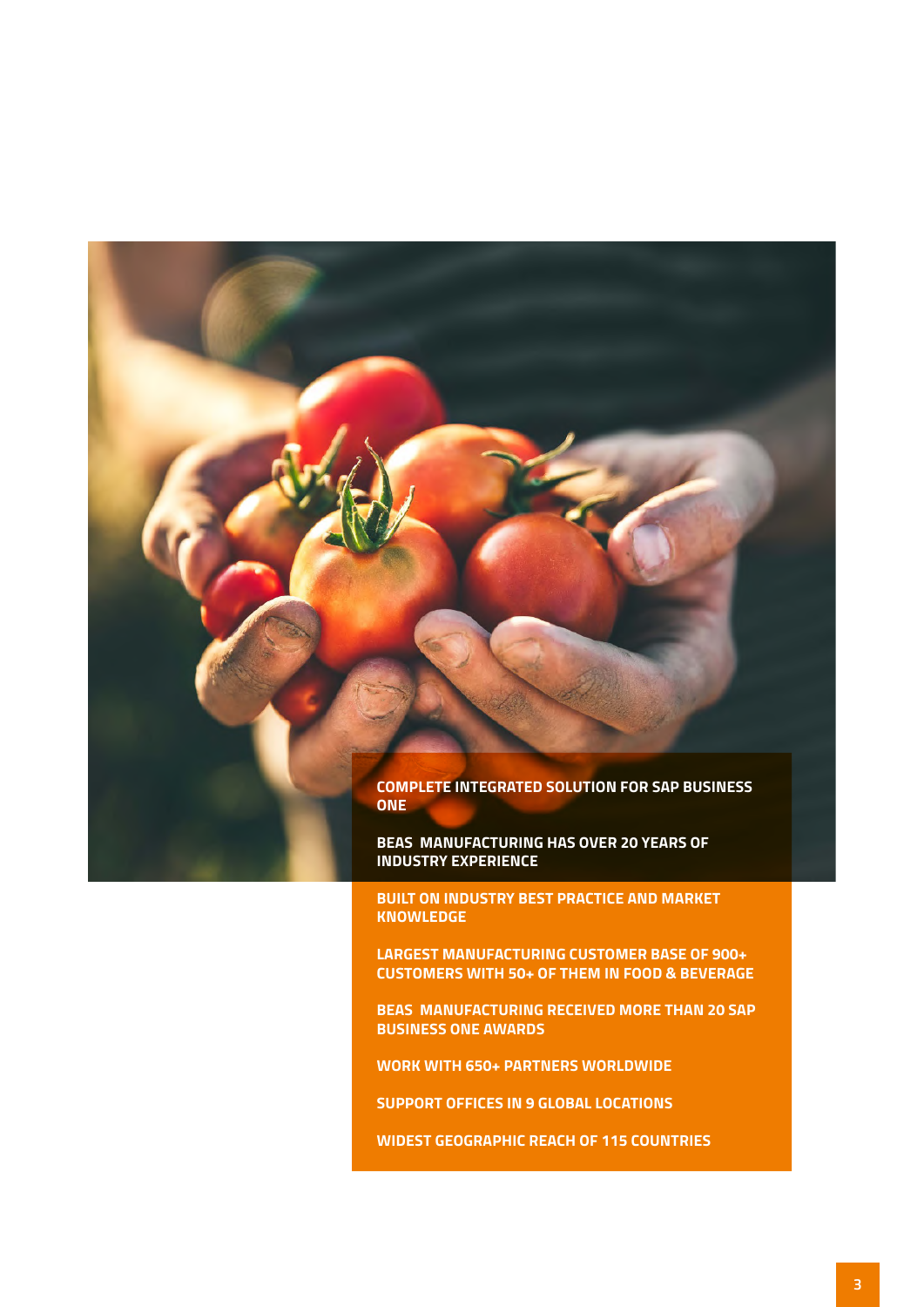

#### **Easily understand product margins**

**Rising costs of raw materials and energy are putting pressure on food & beverage manufacturers. Margins are especially tight, so efficiency and productivity in all phases of the supply chain are important to remain financially viable. Reducing costs in every area is a primary concern and fluctuating commodity prices make streamlined operations all the more crucial.** 

Beas is able to capture, assign and compare actual and standard costs for all finished products. The ability to capture true costs at batch level provides granular cost visibility, which is of paramount importance in the industry. This includes not only material costs, but labor, machine and overhead costs as well.

However, to achieve the above, you need to make sure all that information is integrated into one system, which is a challenge for most companies.

Using the Beas Manufacturing Data Integration Hub, we automate the complex and time-consuming process of entering BOM data and calculating accurate costs. By having this integration in place, a process that would usually take your highest-paid engineering staff a week to complete takes only a few minutes, allowing them to keep being productive and adding real value to the business.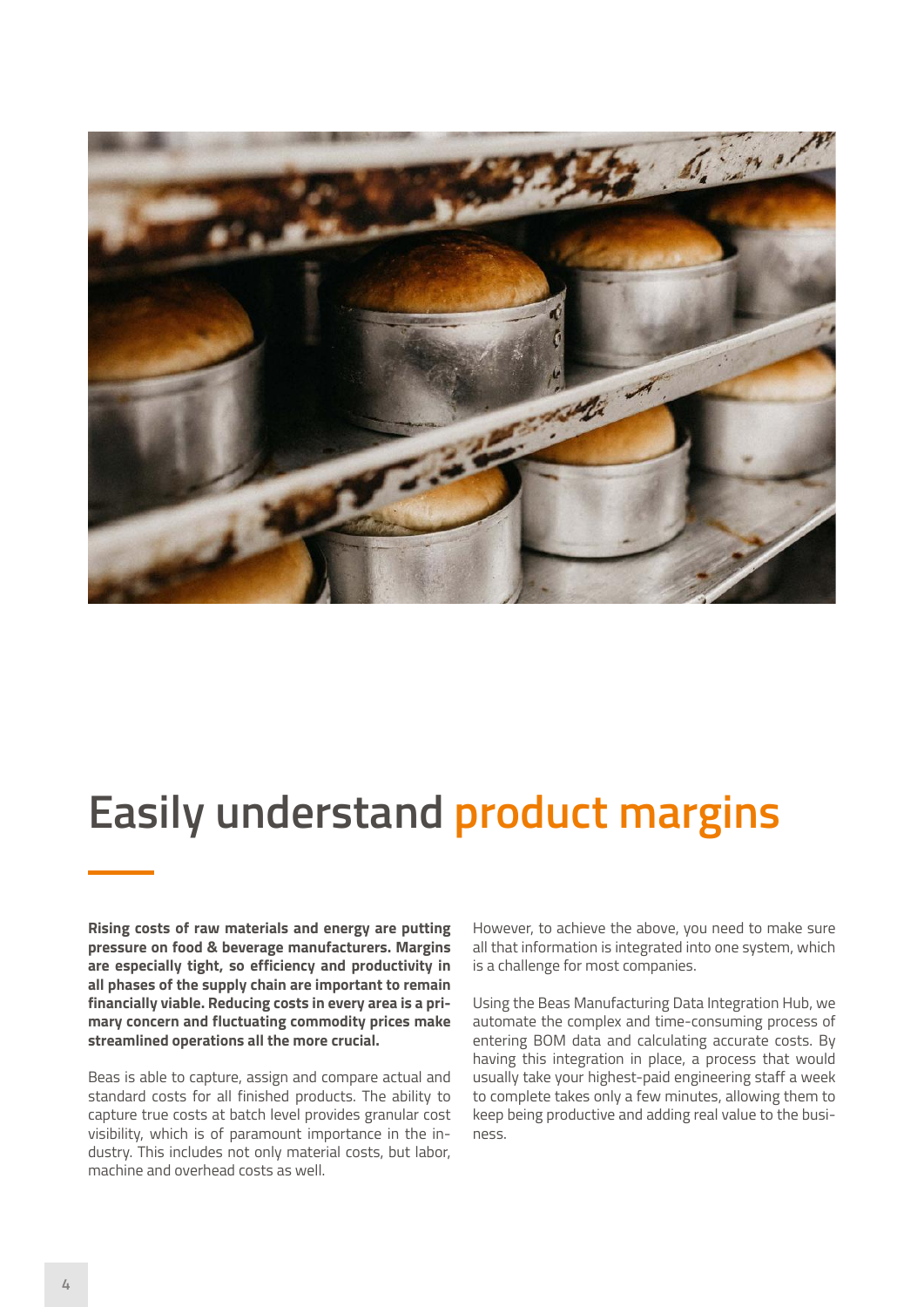# **Optimize your production resources**

**Accurately monitoring manufacturing to maximize throughput enables manufacturers to respond proactively to problems and reduce downtime in the plant. With increased complexity of bill of materials and multi-constraint production resources such as machines, tooling and labor skills, your ability to provide accurate customer delivery dates becomes a complex task. In some cases, production staff are recording data on paper creating a lack of production visibility, especially when trying to manually plan multiple resource types simultaneously.**

These resources need to be optimized to maximize production output, and reduce changeover and setups, while meeting customer demand. With Beas Manufacturing capacity planning, initial delivery dates can be calculated via finite backward scheduling. When combined with Beas Manufacturing APS, both material availability and capacity can be scheduled together to calculate an accurate delivery date, allowing you to effectively plan large numbers of short run production orders.





"beas manufacturing helps us to very precisely control the entire production process for any of the formats we work  $w\mathsf{m}$ ."



**Aceites García de la Cruz**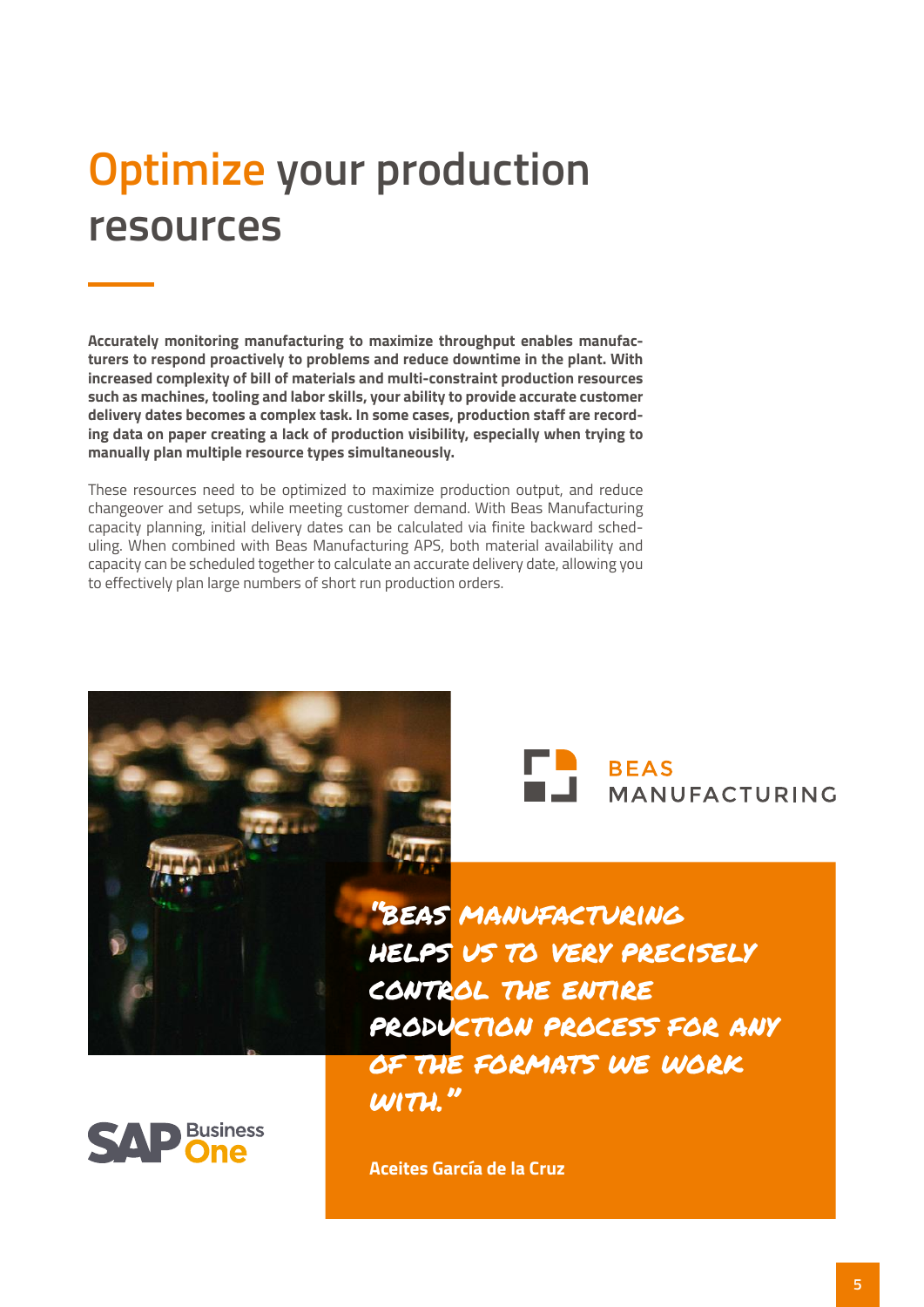# **Manage multiple product versions**

**Recipes and formulas in process manufacturing are not only complex, they also don't leave much room for error. A minor change in quantity for one ingredient can lead to quality management issues, and even compromise an entire batch. While defective production batches can be adjusted to improve their quality, this process can be very complex, since manufacturers need to take into account all of the possible effects of adding ingredients that were not part of the original recipe.**

Since creating perfect recipes or formulas is almost impossible in process manufacturing, there will always be a percentage of the final output comprised of waste. While it's very difficult to eliminate waste, process manufacturers can use ERP systems to calculate an estimated level of waste, track the actual waste and compare the two to improve efficiency in production operations.

As Food & Beverage manufacturers you should approach BOM change management as a strategic initiative. Create a systematic approach to automate how you update BOMs and communicate the updated BOM to every department that requires this information. With Beas Manufacturing revision management you can effectively manage several active BOMs at the same time.

With change impact analysis across the enterprise from forecasting to MRP, purchasing to production, and inventory to sales order, therefore managing the full life cycle and ensuring the correct products are available to meet customer demand.

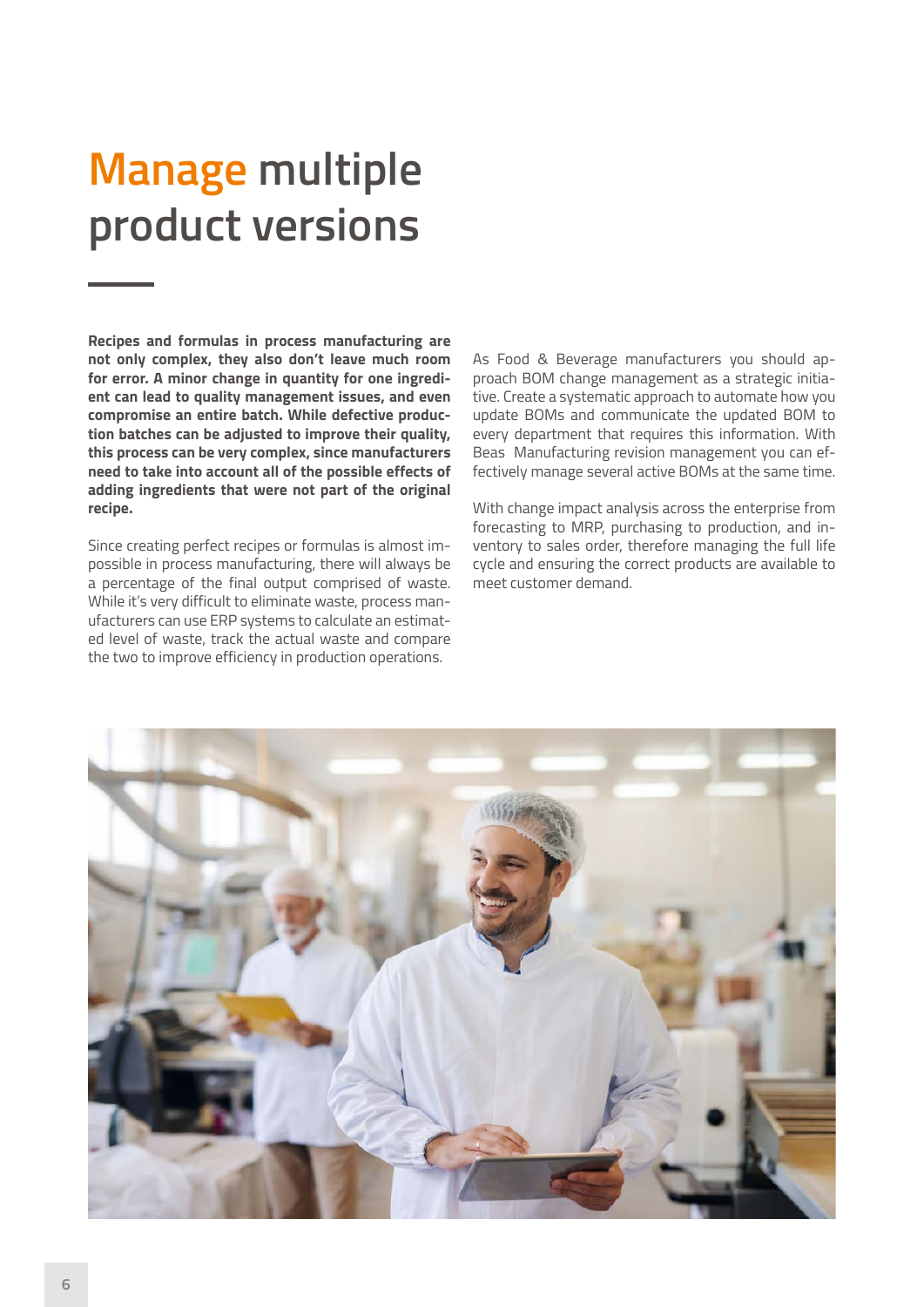

### **Simplify your inventory management**

**Real-time data access in production is vital whether it's related to products, processes, or machines operating in the factory. In the past, when production fell short of established goals, manufacturers traditionally added more machines and operators to the workforce. While raising output to accomplish production goals may have temporarily addressed the problem, it also raised overhead costs: increasing capital expense, utilities, facilities requirements, parts usage and so on. In addition, this increased the need for more supervisors and administrative personnel, thus increasing indirect labor costs.**

Traditionally, real time information access for processes has not been available at shop floor level. In the case of change in processes or actions, workers or machines would have to wait until instructions were manually transferred or data was loaded in the production system.

Factories in the future require the seamless integration of ERP and the shop-floor, and real time access to data at production level for real time execution.

With Beas shop floor data collection, inventory is balanced to ensure that the right components and quantities are in the warehouse at the right time. Data is collected from machines and business processes, then filtered, analyzed, and delivered in the required format to provide insights which, in return, help to give better process control, provide optimization and reduce overhead costs.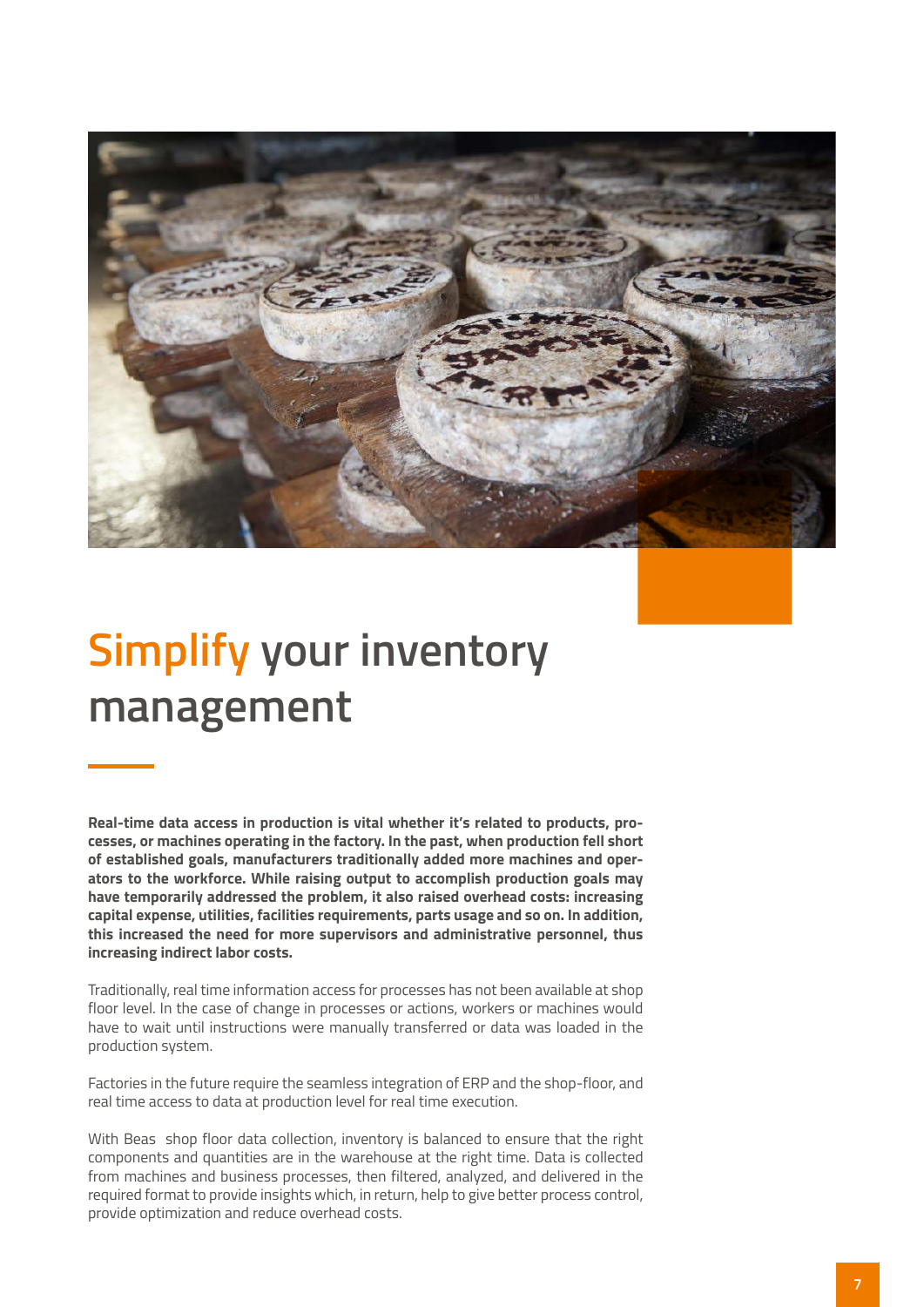# **Reduce the time required to meet Industry Quality Standards**

**Unsafe, mislabeled or counterfeit products released into the market can damage a manufacturer's brand and destroy consumer trust. To maintain brand equity, food and beverage manufacturers must meet increasingly strict food safety, ingredient labeling and environmental regulations. To meet quality requirements at all times, operators require real-time feedback, and with so much regulatory oversight, food & beverage manufacturers need detailed information about the how, where and when of producing a product (genealogy) and where ingredients in each product came from (traceability). Technology that enables food and beverage manufacturers to digitize this process and provide objective evidence of quality and regulatory compliance can prevent fines and help manufacturers build trust with the customer.** 

Poor quality finished goods that reach the consumer can cause significant direct and indirect impact to a business. Digitally connected consumers react immediately to safety and quality incidents, which can erode brand equity and damage food and beverage manufacturers' reputations in the marketplace. Although it is ideal to avoid issues with quality and recalls altogether, incidents inevitably happen, and a faulty product may slip through the cracks. Having the ability to respond quickly to safety or quality issues with focused and faster recalls is key in our digital world.

Beas Manufacturing Quality Control allows enterprises to define what, when and how products are tested, providing a full audit and electronic documentation trail of the quality control procedures and processes, thus increasing overall product quality and levels of traceability.

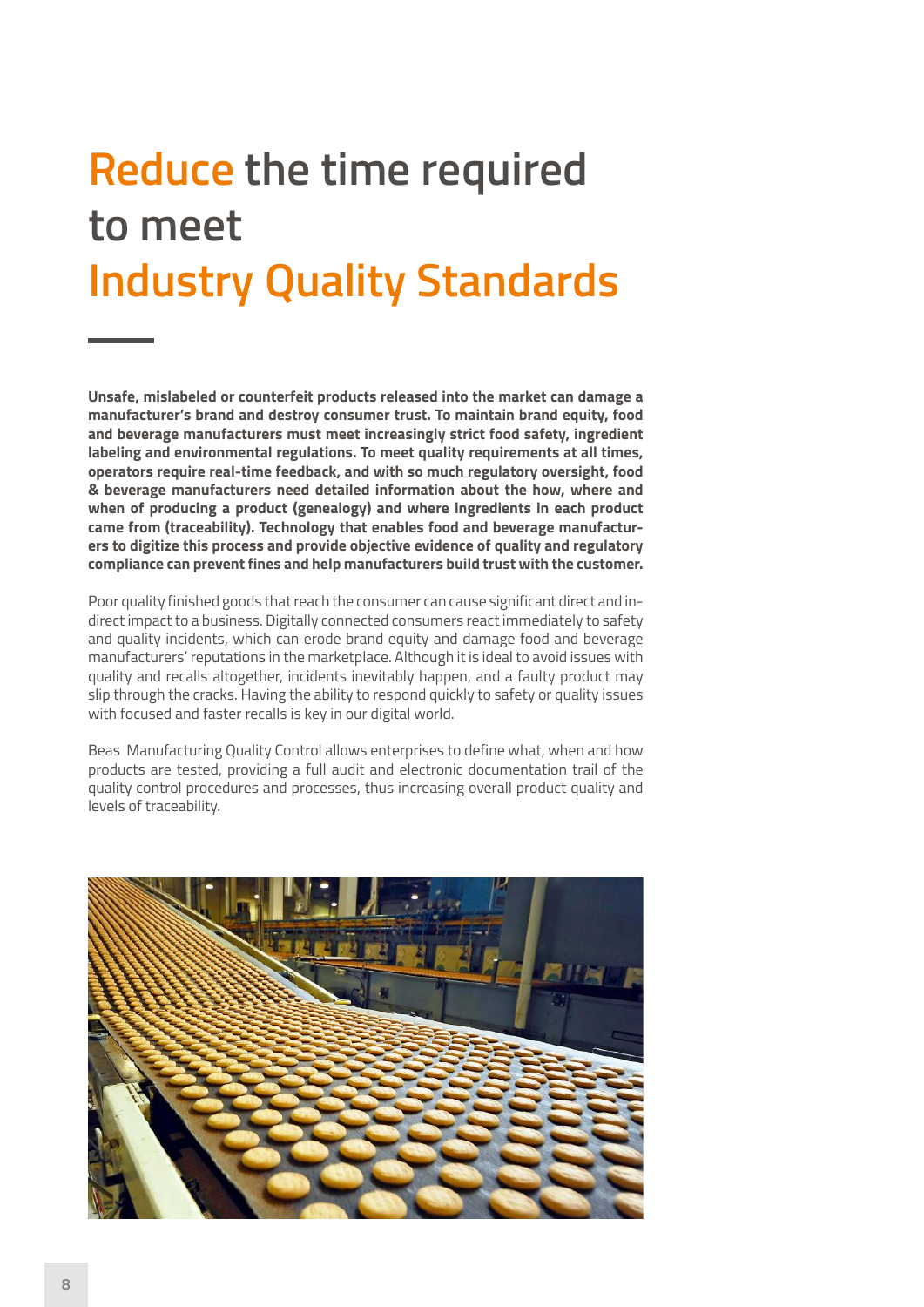"beas manufacturing and sap business one help us get a clear overview of our production."

**"The actual product cost is generated alongside the production, in real time. When the production is complete we have the corresponding cost."**

**Mole Don Pancho**

#### **Get real time visibility of your business performance**

**Companies that depend on product consistency require operational discipline, regardless of location or equipment – with consistency in specification and quality assurance, procedural enforcement, production tracking and material traceability. Beas Manufacturing helps to improve production execution and control, allowing food & beverage manufacturers to achieve high product consistency. Increasing the quantity and accuracy of production information gives great insight into daily food & beverage operations.**

Beas Manufacturing provides a wide array of functions to help you keep track of every relevant aspect in production planning. For example, if the expiration of raw materials is a problem, Beas Manufacturing offers a report that identifies all the lots that are going to expire

within a certain amount of days. Additionally, planned downtimes can be managed on the resources' maintenance calendar, and production scheduling can be automatically moved from a stopped resource to an active resource.

In addition, this solution allows you to easily build dashboards and define KPIs that will deliver real-time information, placing you in front of your business so you can quickly adapt and maintain your competitive advantage in the market. Data is stored centrally and online, not in offline spreadsheets, thus eliminating manual entry of data into reporting tools and increasing accuracy. The collection and processing of data can even be automated, supporting timely and informed decision-making.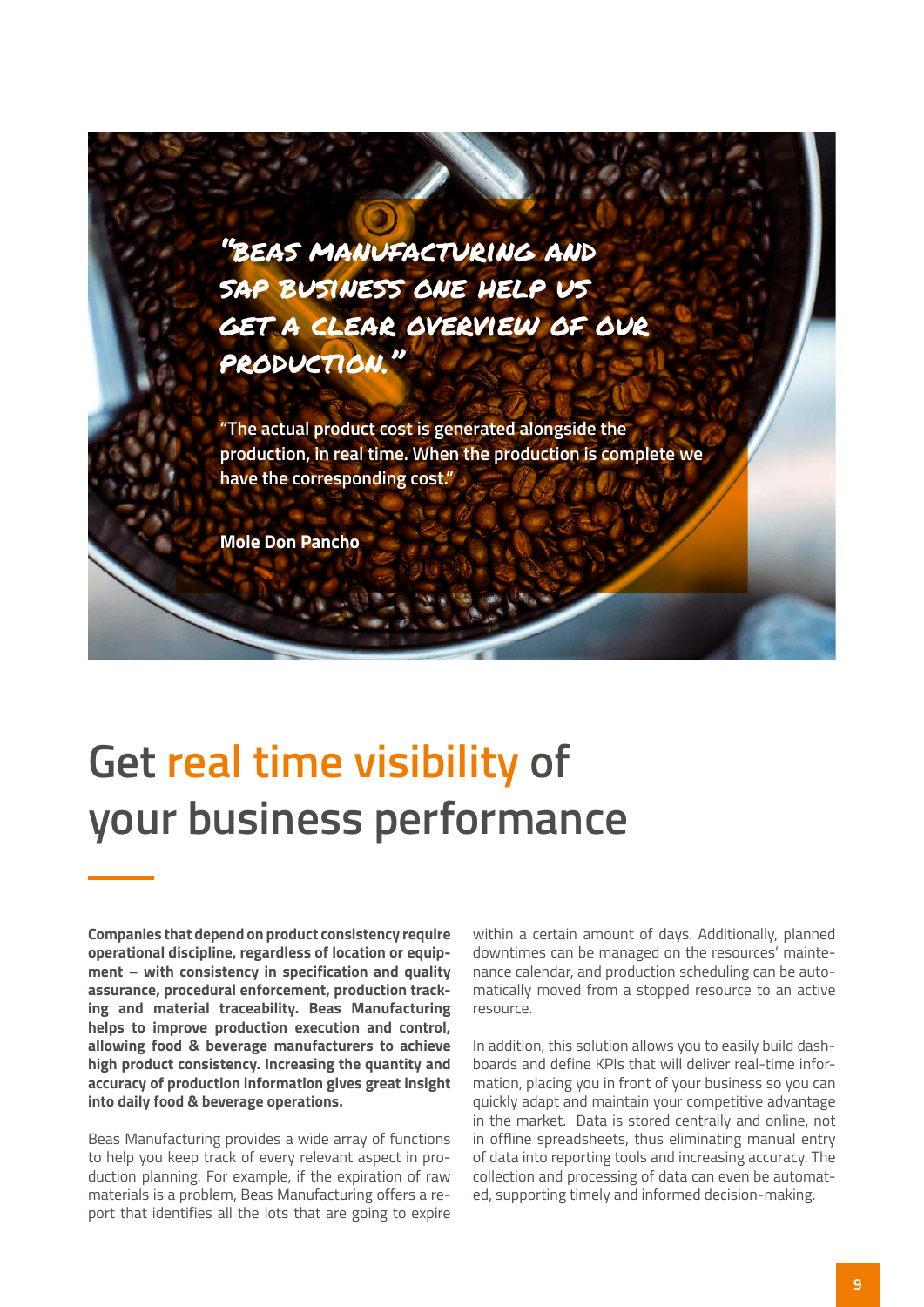

#### **Beas Manufacturing scales as your business grows**

**As your business grows and changes, you need a solution that can scale and adapt to it. Beas Manufacturing is modular in its design and offers flexibility in deployment, as modules can be purchased and activated during appropriate phases of implementation.**

The key vehicle that transforms Beas Manufacturing for Food & Beverage into a successful business solution is the embracing of SAP AIM (Accelerated Implementation Methodology. We are working with more than 680 partners worldwide and provide them with global support from more than 9 global locations.

Our partners have access to our Beas Manufacturing specialists for any questions they have around project quality assurance or functional support, so ensuring that you, their customer, is getting the best service.

We provide our partners and customers with on-site training workshops, eLearning courses and implementations tools, which are founded in over 17 years of manufacturing experience. Beas Manufacturing is a long-term investment and we provide a flexible solution which you can, at any point in time, extend and enhance as your business requirements change.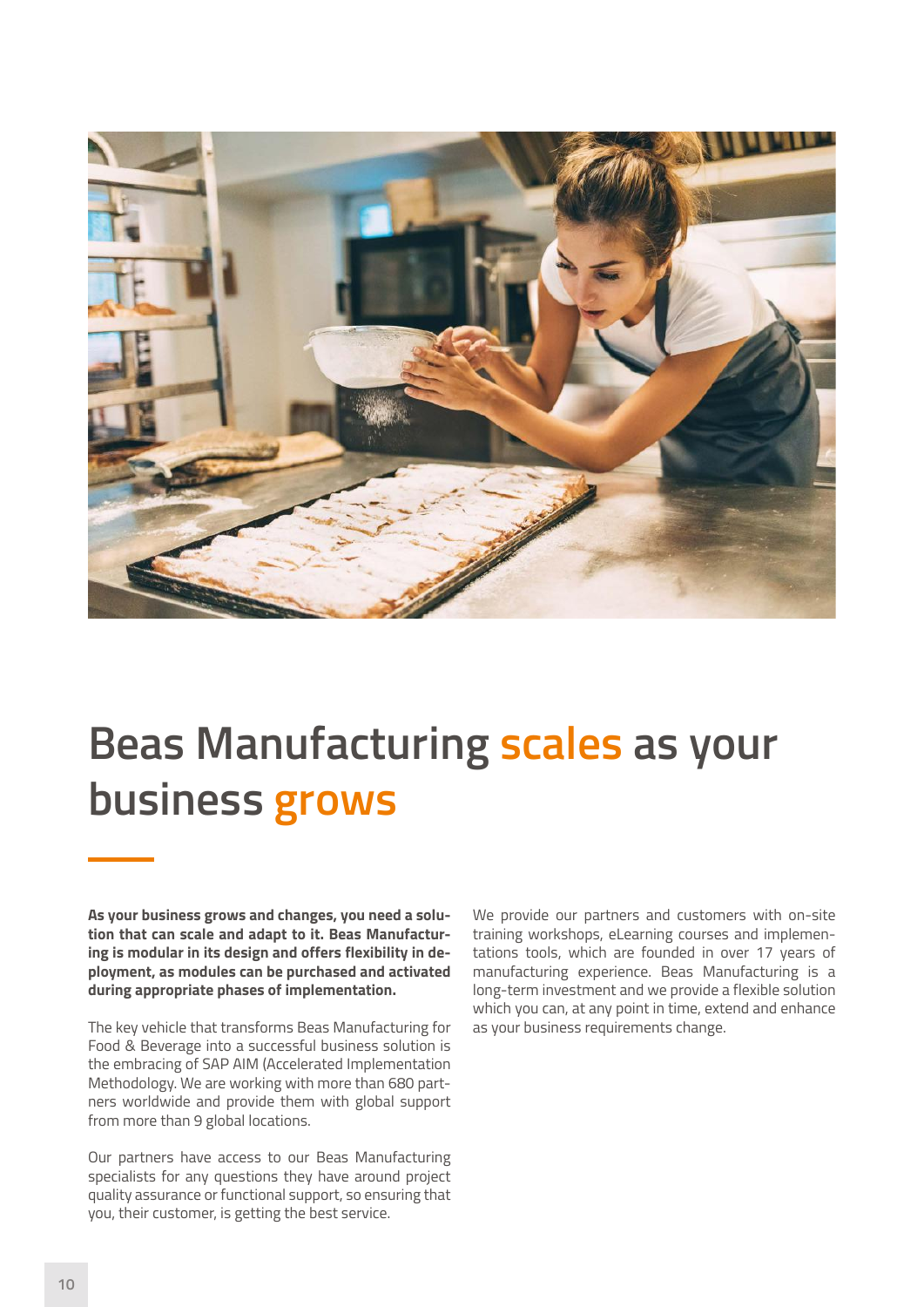

#### **Industry leading solution provider**

Boyum IT Solutions is today the global leading software solution provider in the SAP Business One ecosystem and have received more than 20 SAP awards. Among these are the SAP Global Solution of the Year Award and People's Choice Award, which we received for the last 4 years.

We have the largest partner and customer ecosystems, with a presence in 115 countries and just over 9,000 customers and 200,000 users.